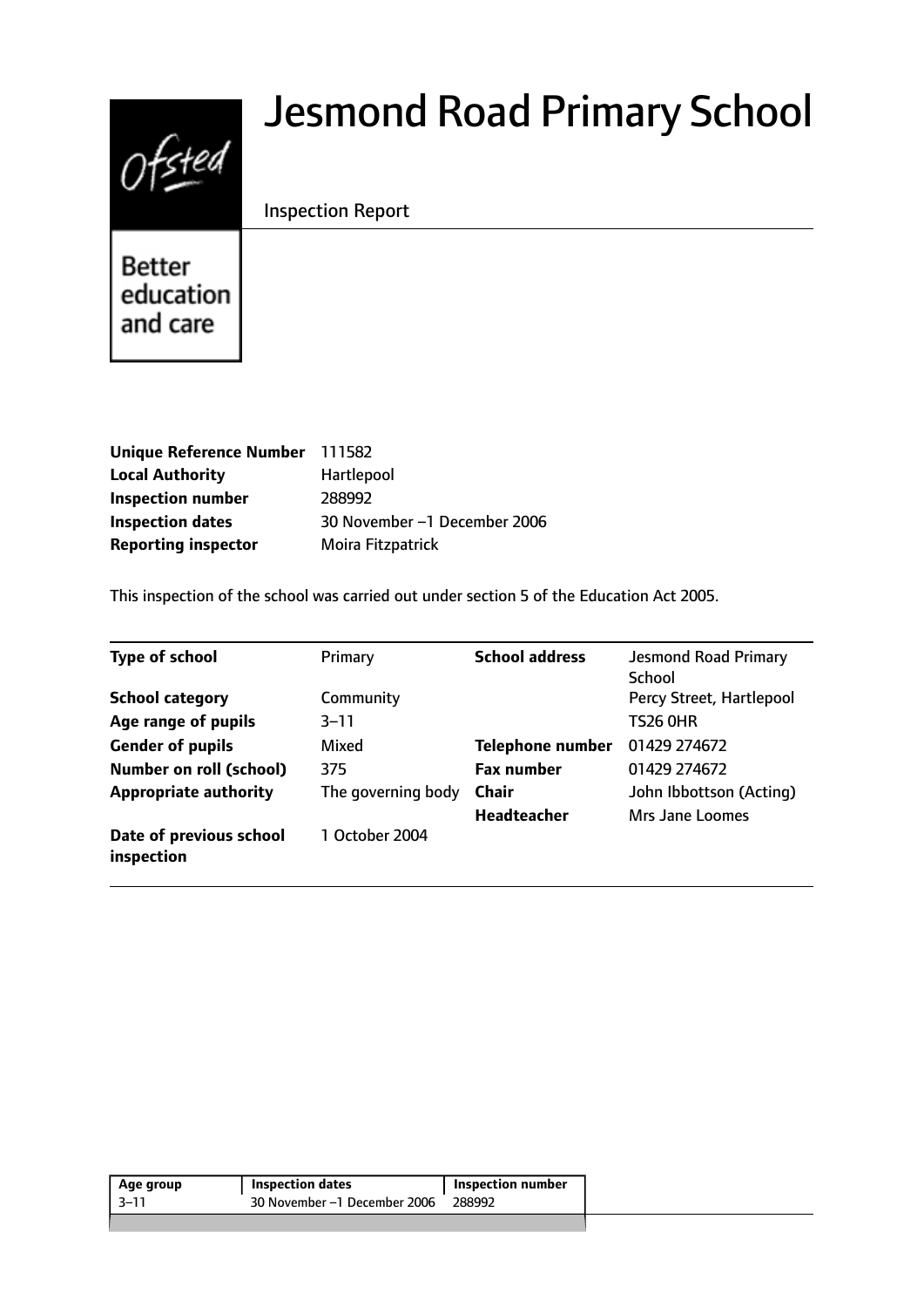© Crown copyright 2006

Website: www.ofsted.gov.uk

This document may be reproduced in whole or in part for non-commercial educational purposes, provided that the information quoted is reproduced without adaptation and the source and date of publication are stated.

Further copies of this report are obtainable from the school. Under the Education Act 2005, the school must provide a copy of this report free of charge to certain categories of people. A charge not exceeding the full cost of reproduction may be made for any other copies supplied.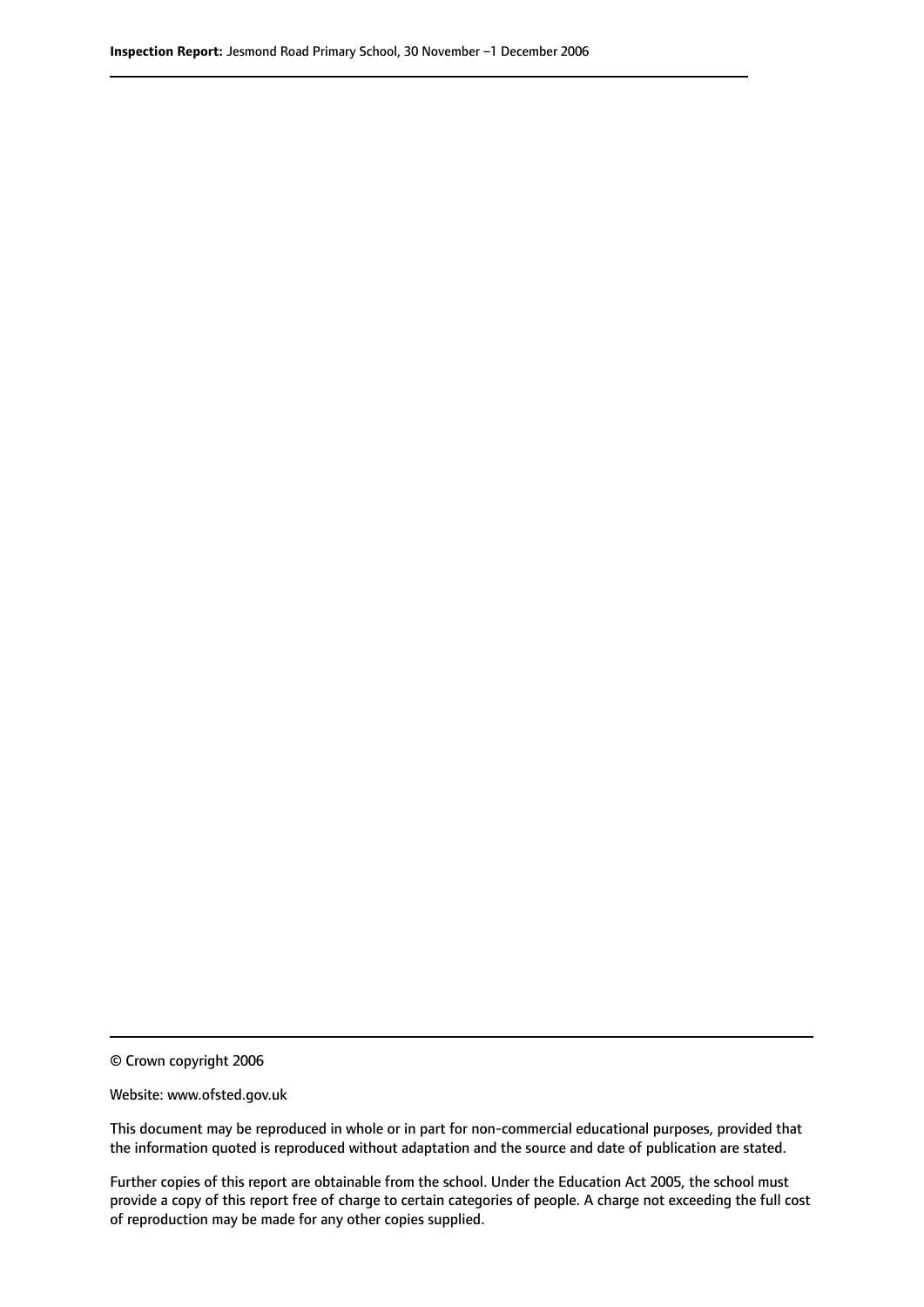# **Introduction**

The inspection was carried out by three Additional Inspectors.

### **Description of the school**

The school is larger than average and is situated in an urban area of high deprivation. The school's population is from predominantly White British backgrounds and the proportion from minority ethnic groups is well below average. Scarcely any pupils speak English as an additional language, and none is at an early stage of fluency. The proportion of pupils eligible for free school meals is above average, as is the proportion of pupils who have learning difficulties and/or disabilities.

#### **Key for inspection grades**

| Grade 1 | Outstanding  |
|---------|--------------|
| Grade 2 | Good         |
| Grade 3 | Satisfactory |
| Grade 4 | Inadequate   |
|         |              |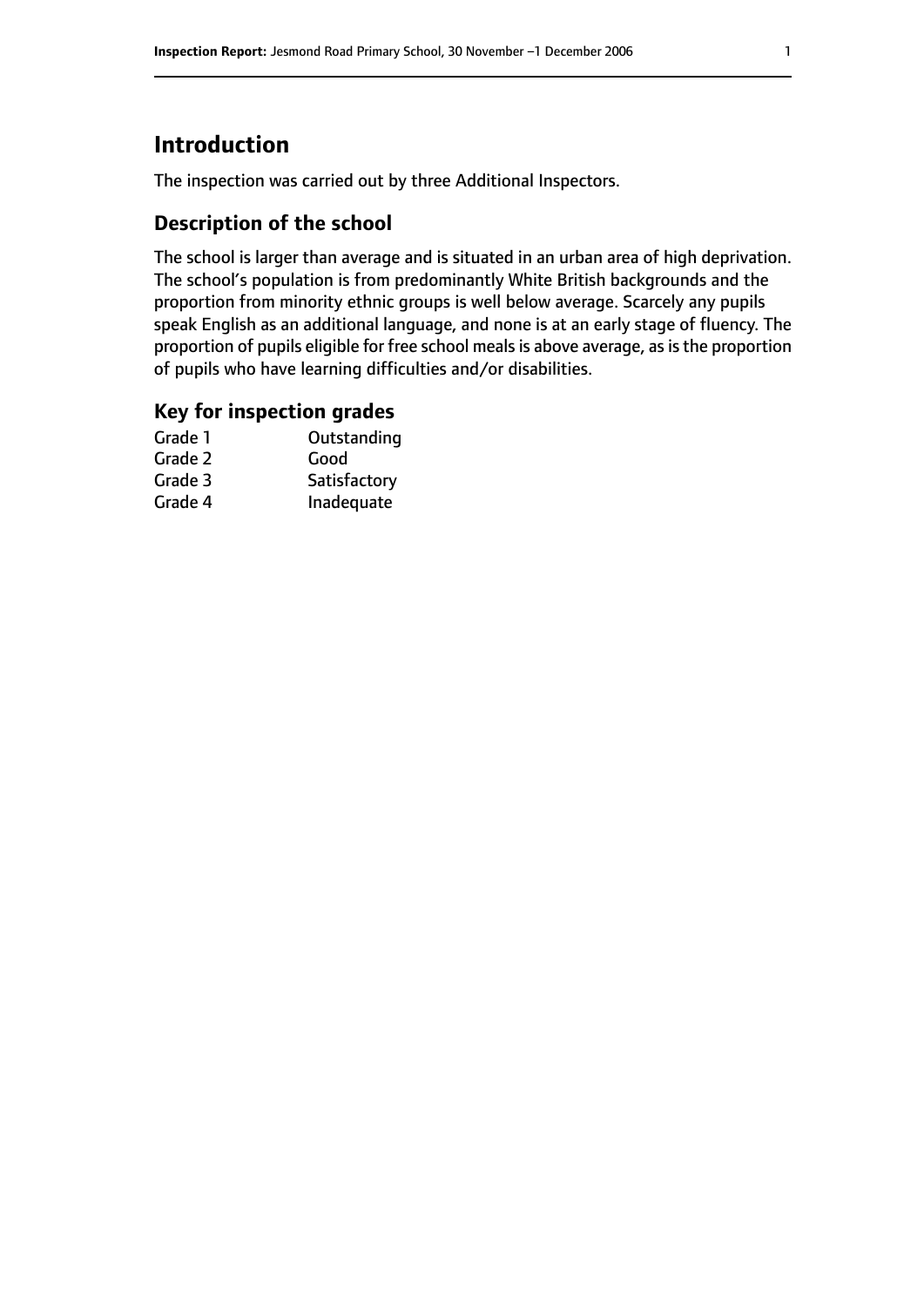# **Overall effectiveness of the school**

#### **Grade: 3**

The school has improved at a good rate since the last inspection when it was judged to have serious weaknesses. Its effectiveness is now satisfactory and the school's previous designation as having serious weaknesses no longer applies. This is because there have been improvements to standards and pupils' achievement, the quality of teaching and learning, and the leadership and management of the school. The school has a number of developing strengths.

The school provides a safe, welcoming environment that is valued by pupils and parents. Parents are particularly pleased with the good care and support that is given to their children. This area of strength is a result of improvements to the provision for pupils with learning difficulties and/or disabilities and teachers' knowledge of pupils through improved tracking of their learning. The vast majority of pupils attend regularly and say they enjoy school because everyone is friendly and willing to help. Pupils behave appropriately in class and in the playground because there are clear rules to guide them. Many behave very well and show better attitudes in lessons where the teaching and learning are good. Pupils know how to stay healthy and many choose to join after school activities to keep fit. All pupils know the importance of a healthy lifestyle and benefit, for instance, from the school's policy of only healthy snacks. They move around the large building sensibly and older pupils show a good level of care for younger ones.

By Year 6, pupils reach standards that are average and their achievement is satisfactory. This is because they benefit from good and sometimes outstanding teaching during their last two years in the school. By Year 2 pupils reach standards that are well below average in reading, writing and mathematics. This partly reflects previously low standards, but also stems from weaknesses in teachers' planning in the past, which did not concentrate enough on ensuring that pupils made steady progress in Years 1 and 2. Teaching is satisfactory overall, which is an improvement from the unsatisfactory position at the last inspection. Most lessons are planned thoroughly and provide pupils with opportunities to learn independently. However, teachers do not all have high enough expectations of their pupils. The result is that in some classes the pace of learning is slow and progress is not as brisk as it could be. The school rightly has continuing to improve teaching as one of its main priorities. The curriculum has not been developed enough to take account of pupils' interests and talents and this is another area the school has for improvement. Provision in the Foundation Stage is now good so that children make good progressfrom starting points below those typical of their age.

Leadership and management are good. This is a significant improvement since the last inspection. The excellent leadership of the headteacher has given the school both the direction and support to raise standards and achievement for pupils. The role of subject leaders and of governors has developed well due to very good support from a consultant headteacher and the local authority. Monitoring of the school's work is rigorous and effective in bringing about improvement. The school gives satisfactory value for money and has a good capacity to improve further.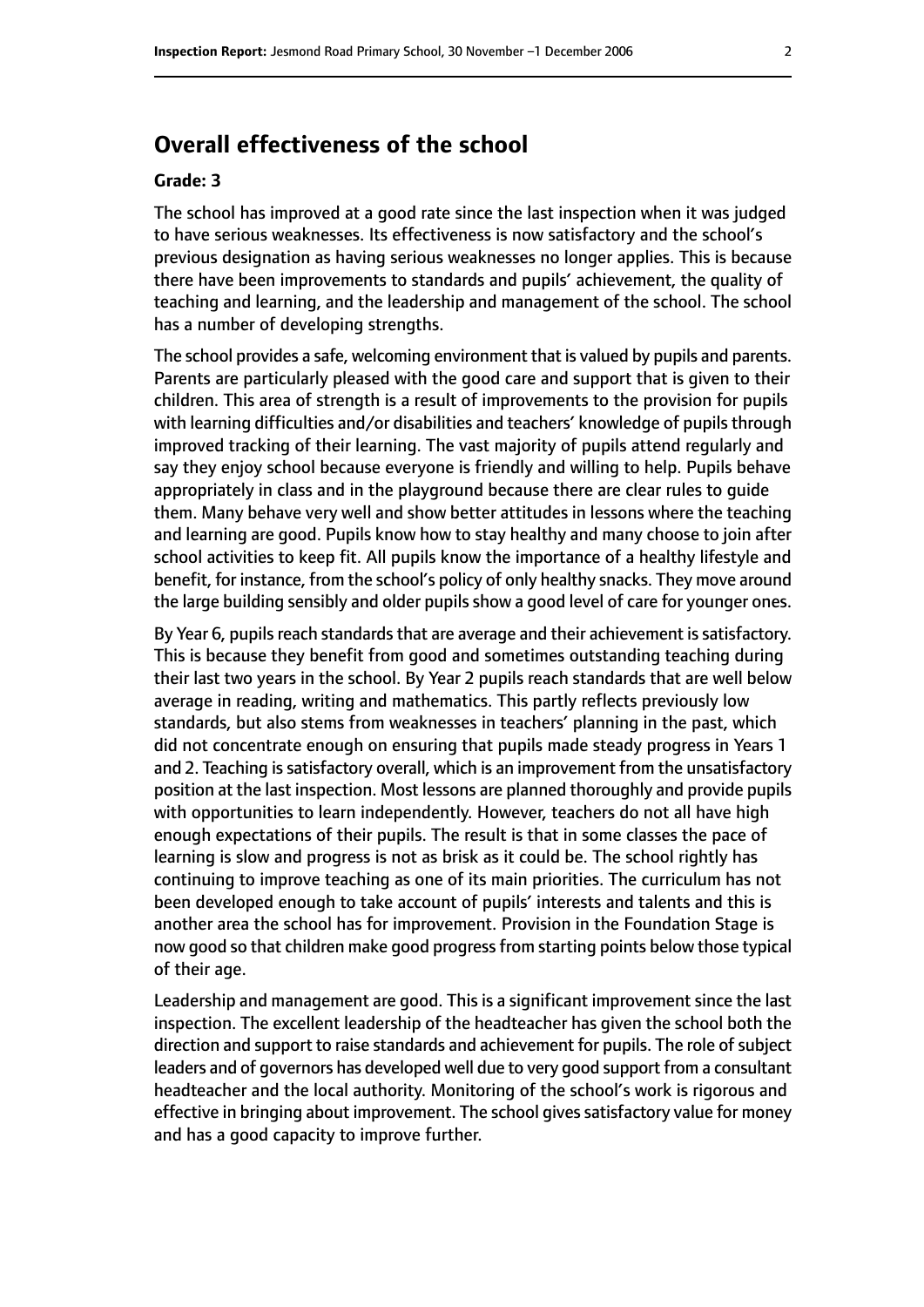#### **What the school should do to improve further**

Raise standards, especially in Key Stage 1.

Improve teaching so that there is consistently good progress in all classes.

Provide a more stimulating curriculum to match the needs and interests of pupils.

# **Achievement and standards**

#### **Grade: 3**

Pupils' achievement is satisfactory. By Year 6 pupils reach average standards.

When children start Nursery their attainments are below those expected of three year olds but there is a wide range of ability. School records show that children in the Foundation Stage made satisfactory progress last year but a higher proportion than usual did not reach the expected level by the end of Reception. Major improvements to the Foundation Stage this year have made a significant impact on pupils' achievement which is now good. Progress is particularly good in personal, social and emotional development and many pupils are working at higher levels than expected for their age.

By Year 2 pupils reach standards that are well below average in reading, writing and mathematics. This is partly a reflection of the low standards they had when they entered Year 1 but is also a result of weaknesses in teachers' planning in the past which did not concentrate enough on ensuring that pupils made steady progress throughout Years 1 and 2. Changes to staffing and improvements to teaching are having a positive impact in some classes but there is still a way to go to raise standards to where they should be for seven year olds.

The results of the 2006 national tests for Year 6 pupils were the best the school has ever had and mark a significant improvement on those of previous years. Pupils reached the national average in English, mathematics and science. The percentage reaching the higher level showed good improvement in all subjects. Girls' performance was better than boys and the school is continuing to focus on raising boys' achievement. These results represent satisfactory progress from the standards these pupils reached at the end of Year 2. School data shows that most of this progress was made in Years 5 and 6.

School tracking data also shows that progress across the school is uneven with the best progress in the Foundation Stage and in Years 5 and 6. In other classes in the juniors, standards are still lower than they should be. Senior leaders are aware of this and have strategies in place to spot under-achievement and take swift action to remedy it.

Pupils who have learning difficulties and/or disabilities are supported to reach the targets set for them and are now making progress that is similar to that of their peers in most classes.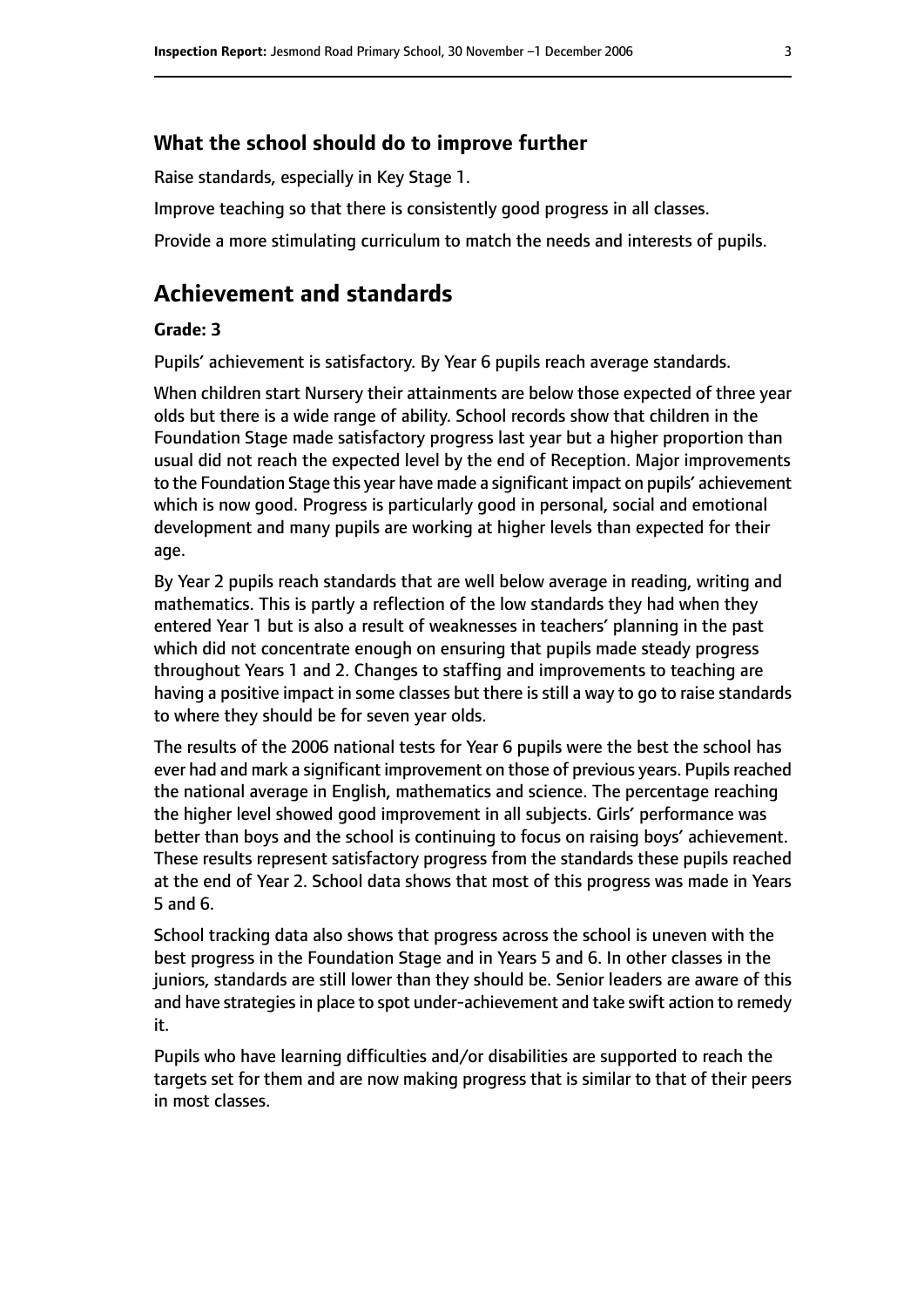# **Personal development and well-being**

#### **Grade: 3**

Pupils' personal development, including their spiritual, moral, social and cultural development, is satisfactory. Pupils' attendance is close to average, though a small number of children with low attendance reduce the overall figure. Pupils behave appropriately in class and in the playground. In classes where teaching is good, they show good attitudes and enthusiasm for learning; where teaching is satisfactory they are not so enthusiastic and their enjoyment of learning is reduced. Pupils know how to stay safe, eat a healthy diet and understand the need for plenty of exercise because they have been taught the importance of this and are encouraged by teachers to make healthy choices. The school council gives pupils good opportunities to develop citizenship skills by making improvements to the school. They are very proud of their achievements this year in helping to improve the school environment with 'Percy's Patch'. Older pupils relish the opportunity to take on responsibility as class monitors and support the learning of younger children, for example with the posters they make. They enjoy these tasks and several commented that they could 'do more jobs in school', which indicates their developing maturity and confidence. Pupils are gaining skills and confidence through the increased opportunities they have to learn about the world beyond the classroom. They have good collaborative skills and are adequately prepared for the future.

# **Quality of provision**

#### **Teaching and learning**

#### **Grade: 3**

Teaching and learning are satisfactory which is an improvement since the previous inspection. This is due to a wide range of strategies introduced by the headteacher, including the provision of support for teachers to extend their skills. Some inconsistencies remain through the school and the quality ranges from outstanding to inadequate. Teachers' planning is now secure. They work effectively with classroom assistants, particularly in supporting the needs of the pupils with learning difficulties and/or disabilities. This results in the pupils being included in the work of the whole class. Individual education plans for these pupils are detailed and thorough and ensure that they make steady progress.

The pace in lessons varies considerably. In the best, teaching is brisk and staff have high expectations of pupils' abilities to respond quickly to questions and to carry out a variety of tasks. In some lessons, the pace is too slow and pupils lose concentration. In the outstanding lessons tasks are exciting and matched very carefully to the different needs of individuals and groups. This produces an excellent rate of progress. Where teaching is inadequate the tasks are meaningless and do not build on pupils' previous learning. Teaching in the Foundation Stage is good. The teaching team works very well together. The organisation across the whole unit is very good, with high quality and stimulating resources for both group work and independent learning.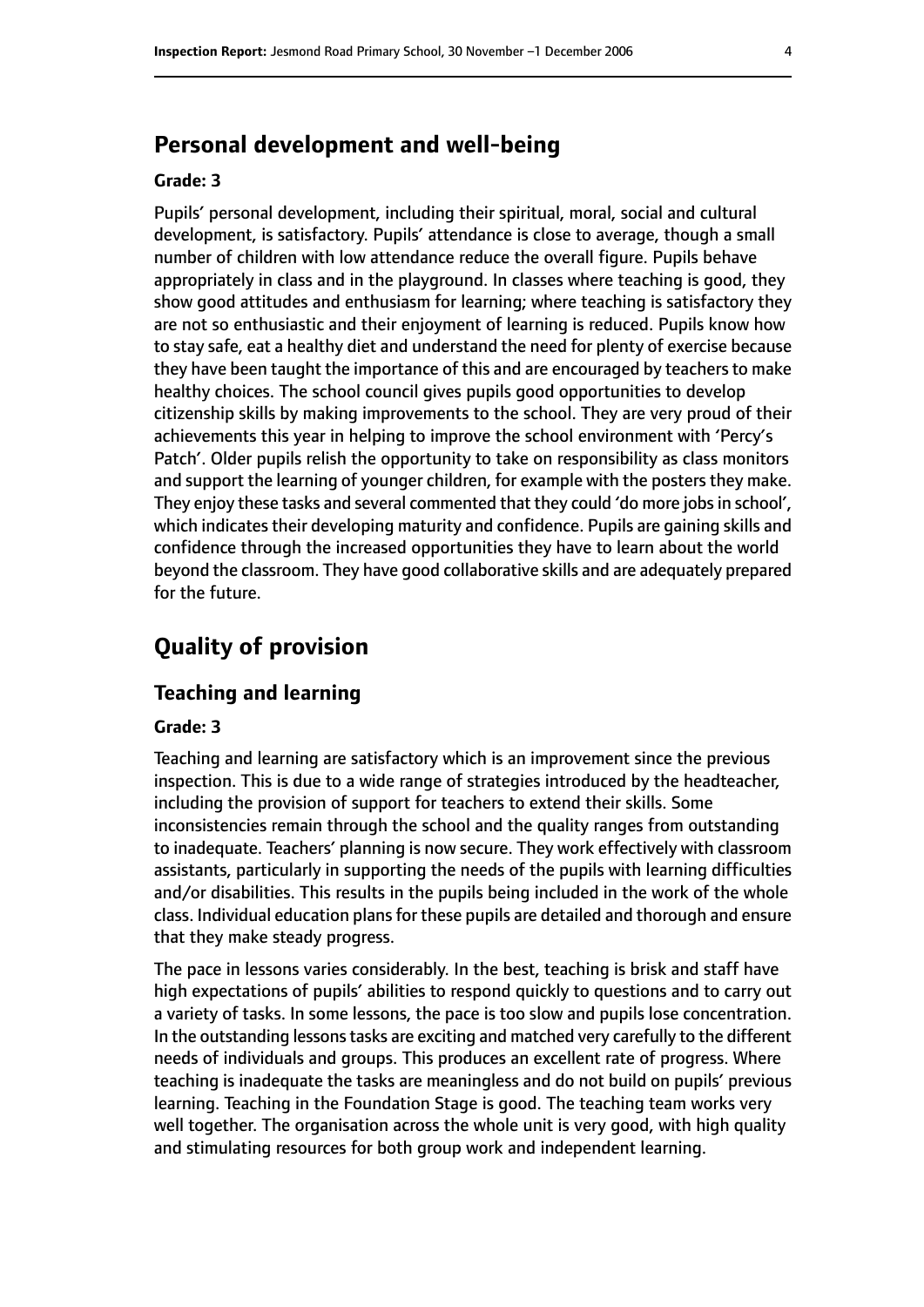#### **Curriculum and other activities**

#### **Grade: 3**

The curriculum is satisfactory. The school has worked hard to improve the literacy and numeracy curriculum and there is now a good quality framework in place to ensure that learning in these areas builds steadily through the school. The work of the assistant headteacher to extend the curriculum for writing is particularly good and includes rigorous assessment systems to ensure that pupils' individual progress is taken into account. The school has chosen appropriately to concentrate on English and mathematics which were key weaknesses. Although other subjects are covered, the content is not stimulating enough and does not take sufficient account of pupils' particular needs and interests. The school is aware of these shortcomings and has a priority to develop the curriculum and extra-curricular opportunities this year.

The Foundation Stage curriculum is good. There is a balance across the different areas of learning over time and a careful consideration of both the Nursery and Reception pupils' stages of development.

#### **Care, guidance and support**

#### **Grade: 2**

The school takes good care of its pupils. The procedures that the headteacher has introduced to safeguard pupils are comprehensive and cover all aspects of health and safety. They ensure, for example, that every adult who has contact with the pupils is thoroughly vetted and that staff training on child protection is up-to-date. The school has developed effective links with outside agencies to support pupils. For example, the expertise in a nearby special school has greatly helped the progress and well-being of some pupils with specific needs.

There are very good quality systems in place in the Foundation Stage to welcome pupils and parents or carers at the beginning of the day. This produces a smooth transition between home and school and ensures that pupils have a happy start each day to their new learning. The school has very good systems for checking pupils' progress in the main subjects. Regular tests enable teachers to see at a glance whether pupils are doing well or need extra help.

Teachers are also able to use this data to set individual targets for learning. However, the systems are relatively new and so have not yet had time to influence standards across the school. The school has worked very hard to improve systems to support pupils with learning difficulties and/or disabilities, who now make similar progress to others. Effective links with local secondary schools support pupils' learning and their transition at the end of Year 6.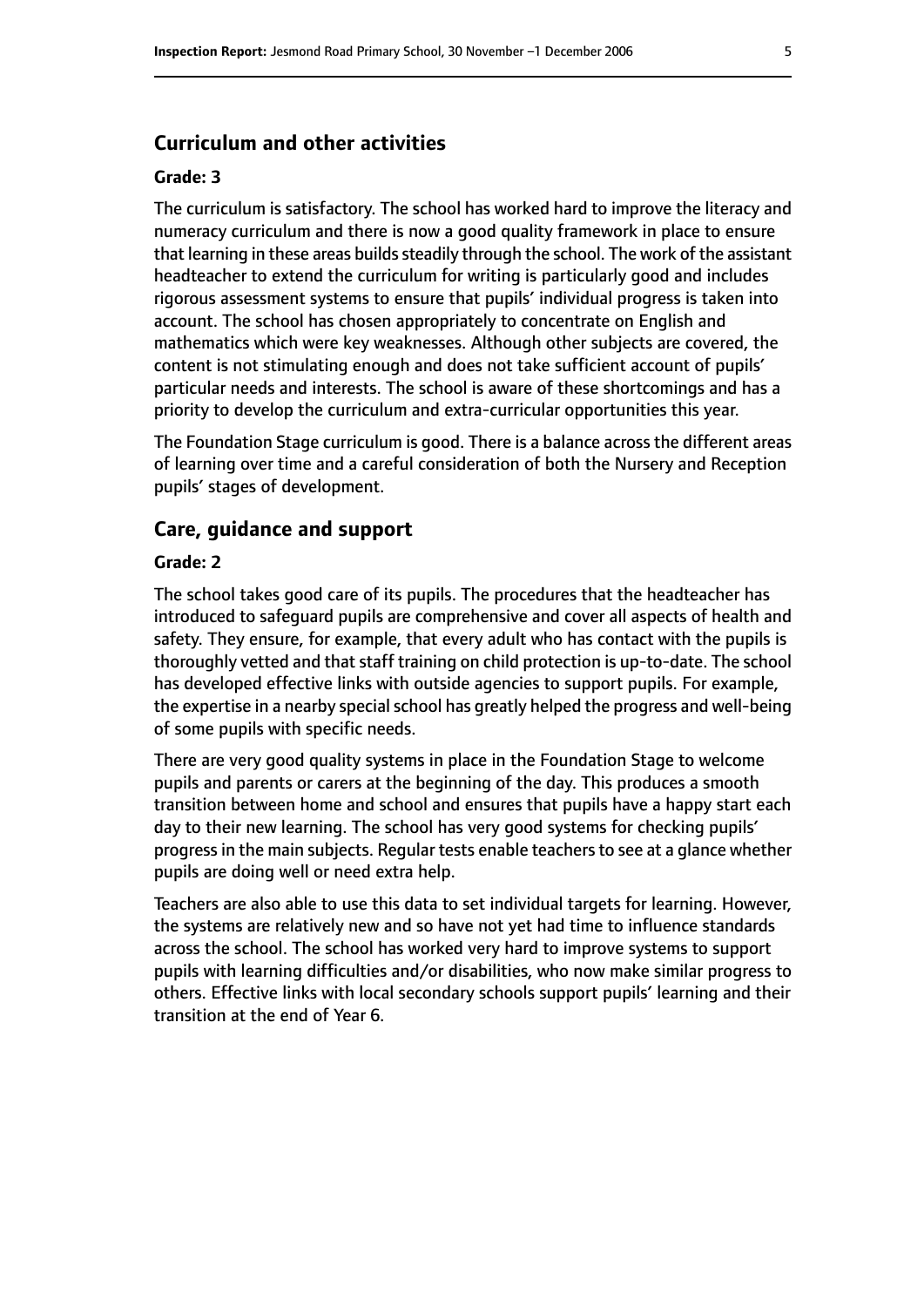# **Leadership and management**

#### **Grade: 2**

Leadership and management are good. The headteacher has provided the vision, expertise and experience to overcome quickly the serious problems and low standards found in the school at the last inspection. Her outstanding leadership has overcome enormous staffing difficulties and weaknesses in management to set the school on a rapid and secure course of improvement. The significant rise in standards in the most recent national tests is testimony to her determination to get the best for every child in the school. The recently formed senior leadership team has flourished under her direction and is now strongly placed to develop the school further. The assistant headteacher provides a very good role model for his colleagues both in his aspirations for pupils and in his carefully planned actions to raise standards across the school.

Subject leaders are enthusiastic about their new roles and responsibilities. They are discharging these well as they refine their skills and gain a better knowledge of the school. The school's systems for monitoring and evaluation are rigorous, well focused and effective in identifying what the school needs to concentrate on next for improvement. In all of this work to establish a strong senior team and improve standards, the school has been very well supported by a local headteacher who has acted as consultant and mentor. Governors have a good knowledge of the school and bring a good range of expertise and experience to its service. They share the headteacher's commitment to raising standards and have a clear plan for managing the school's finances. The local authority has been entirely supportive of the school since the last inspection and has contributed well to its good improvement.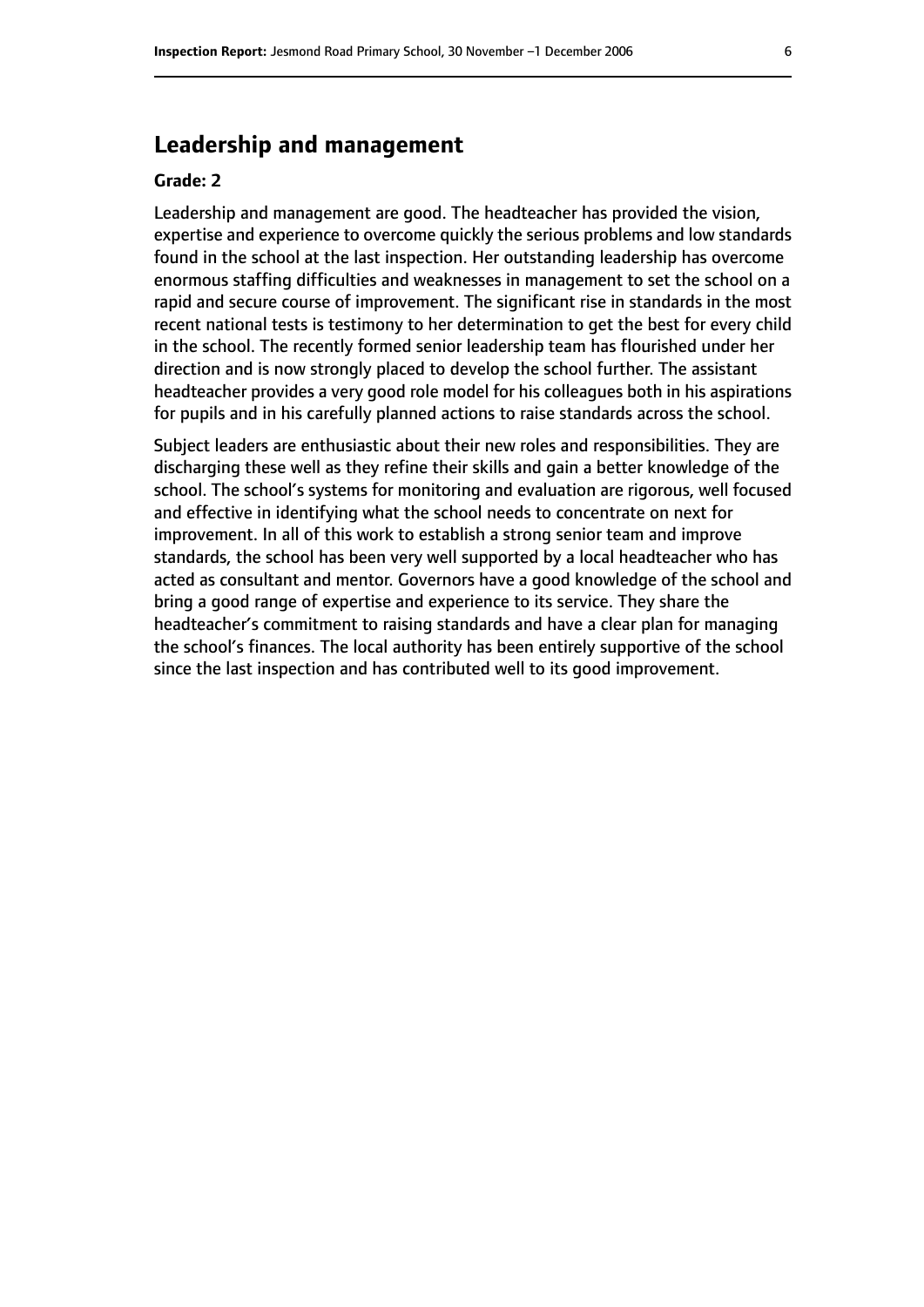**Any complaints about the inspection or the report should be made following the procedures set out inthe guidance 'Complaints about school inspection', whichis available from Ofsted's website: www.ofsted.gov.uk.**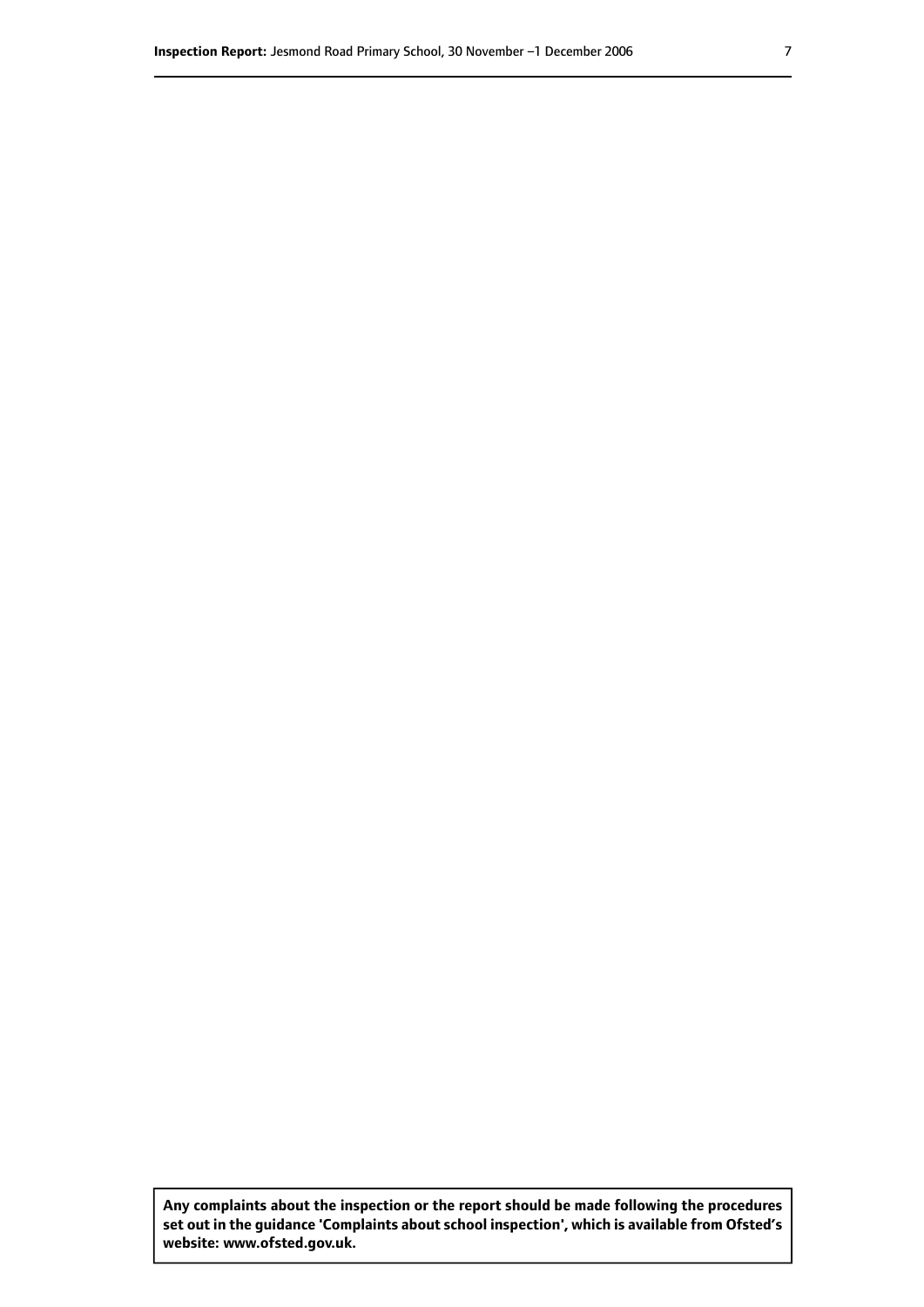# **Inspection judgements**

| Key to judgements: grade 1 is outstanding, grade 2 good, grade 3 satisfactory, and grade 4 | <b>School</b>  |
|--------------------------------------------------------------------------------------------|----------------|
| inadeauate                                                                                 | <b>Overall</b> |

# **Overall effectiveness**

| How effective, efficient and inclusive is the provision of education, integrated<br>care and any extended services in meeting the needs of learners? |     |
|------------------------------------------------------------------------------------------------------------------------------------------------------|-----|
| How well does the school work in partnership with others to promote learners'<br>well-being?                                                         |     |
| The quality and standards in the Foundation Stage                                                                                                    |     |
| The effectiveness of the school's self-evaluation                                                                                                    |     |
| The capacity to make any necessary improvements                                                                                                      |     |
| Effective steps have been taken to promote improvement since the last<br>inspection                                                                  | Yes |

# **Achievement and standards**

| How well do learners achieve?                                                                               |  |
|-------------------------------------------------------------------------------------------------------------|--|
| The standards <sup>1</sup> reached by learners                                                              |  |
| How well learners make progress, taking account of any significant variations between<br>groups of learners |  |
| How well learners with learning difficulties and disabilities make progress                                 |  |

# **Personal development and well-being**

| How good is the overall personal development and well-being of the<br>learners?                                  |  |
|------------------------------------------------------------------------------------------------------------------|--|
| The extent of learners' spiritual, moral, social and cultural development                                        |  |
| The behaviour of learners                                                                                        |  |
| The attendance of learners                                                                                       |  |
| How well learners enjoy their education                                                                          |  |
| The extent to which learners adopt safe practices                                                                |  |
| The extent to which learners adopt healthy lifestyles                                                            |  |
| The extent to which learners make a positive contribution to the community                                       |  |
| How well learners develop workplace and other skills that will contribute to<br>their future economic well-being |  |

# **The quality of provision**

| $\Box$ How effective are teaching and learning in meeting the full range of the $\Box$<br>  learners' needs?        |  |
|---------------------------------------------------------------------------------------------------------------------|--|
| $\mid$ How well do the curriculum and other activities meet the range of needs<br>$\mid$ and interests of learners? |  |
| How well are learners cared for, guided and supported?                                                              |  |

 $^1$  Grade 1 - Exceptionally and consistently high; Grade 2 - Generally above average with none significantly below average; Grade 3 - Broadly average to below average; Grade 4 - Exceptionally low.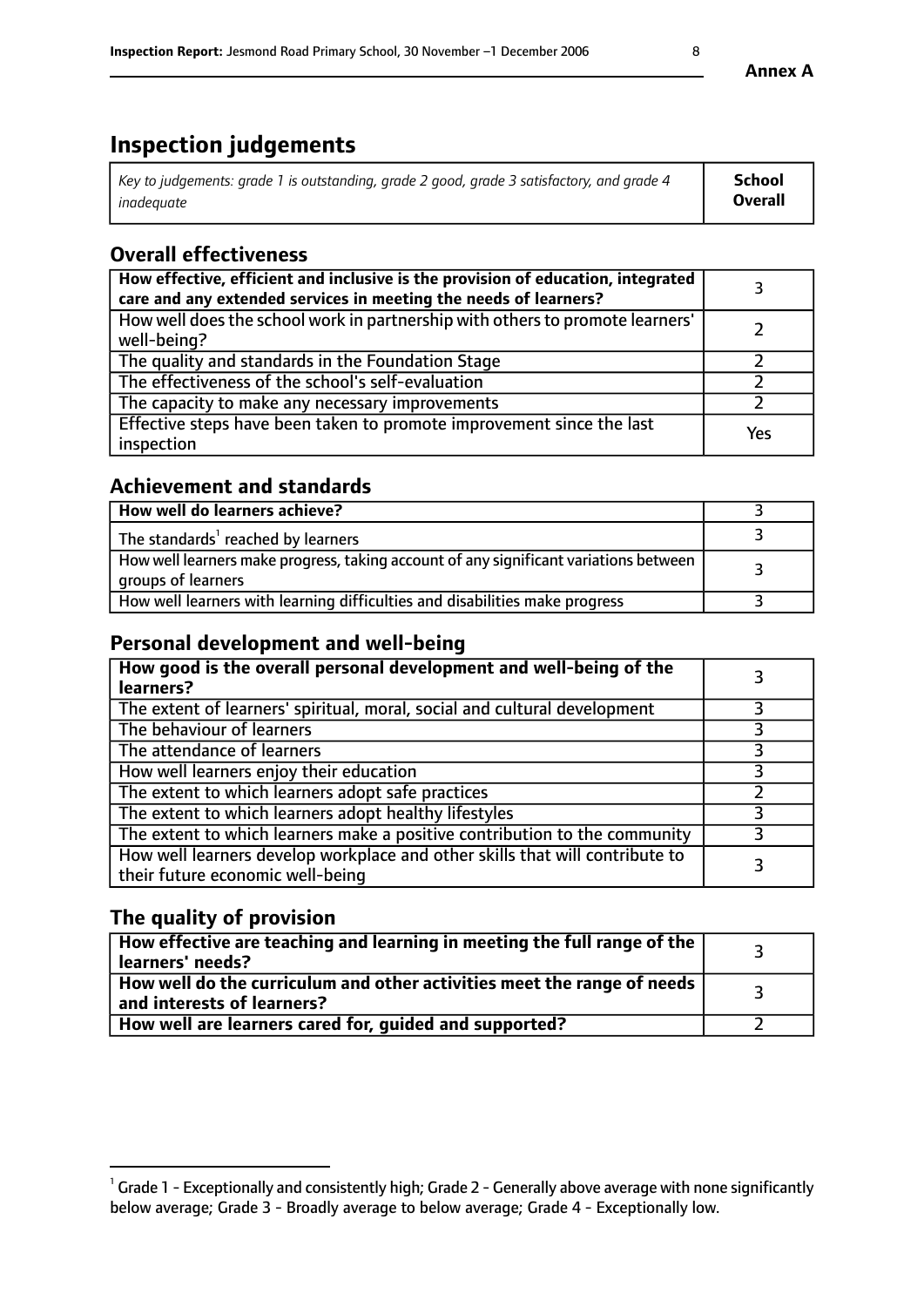# **Leadership and management**

| How effective are leadership and management in raising achievement<br>and supporting all learners?                                              |               |
|-------------------------------------------------------------------------------------------------------------------------------------------------|---------------|
| How effectively leaders and managers at all levels set clear direction leading<br>to improvement and promote high quality of care and education |               |
| How effectively performance is monitored, evaluated and improved to meet<br>challenging targets                                                 | $\mathcal{L}$ |
| How well equality of opportunity is promoted and discrimination tackled so<br>that all learners achieve as well as they can                     | 3             |
| How effectively and efficiently resources, including staff, are deployed to<br>achieve value for money                                          | 3             |
| The extent to which governors and other supervisory boards discharge their<br>responsibilities                                                  |               |
| Do procedures for safequarding learners meet current government<br>requirements?                                                                | Yes           |
| Does this school require special measures?                                                                                                      | No            |
| Does this school require a notice to improve?                                                                                                   | <b>No</b>     |